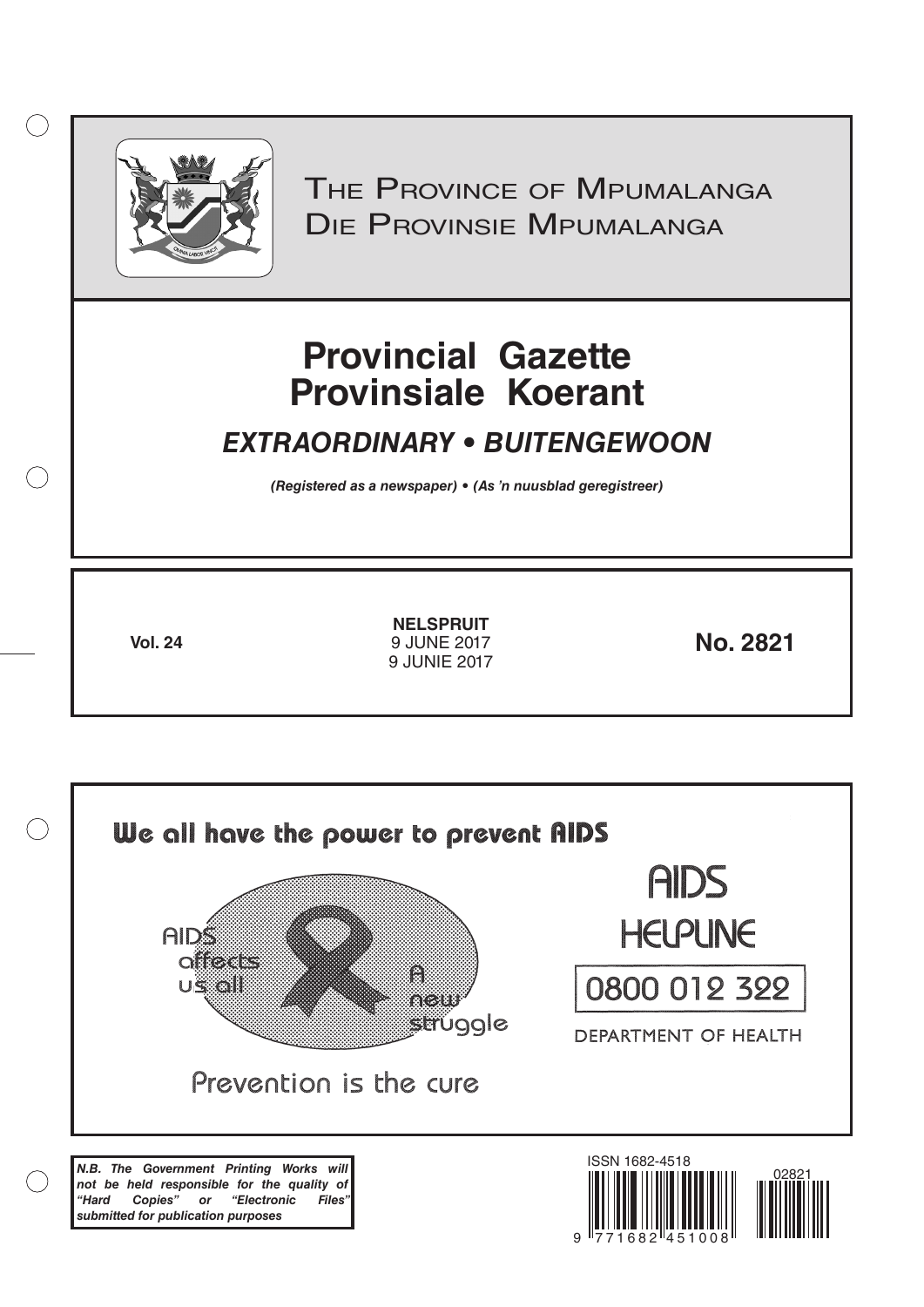## **IMPORTANT NOTICE:**

**The GovernmenT PrinTinG Works Will noT be held resPonsible for any errors ThaT miGhT occur due To The submission of incomPleTe / incorrecT / illeGible coPy.**

**no fuTure queries Will be handled in connecTion WiTh The above.**

#### **CONTENTS**

|    |                                                                                                       | Gazette<br>No. | Page<br>No. |
|----|-------------------------------------------------------------------------------------------------------|----------------|-------------|
|    | <b>PROVINCIAL NOTICES • PROVINSIALE KENNISGEWINGS</b>                                                 |                |             |
| 59 | Local Government: Municipal Electoral Act, 2000: Election Timetable: Ward 6 of the Emakhazeni [MP314] | 2821           |             |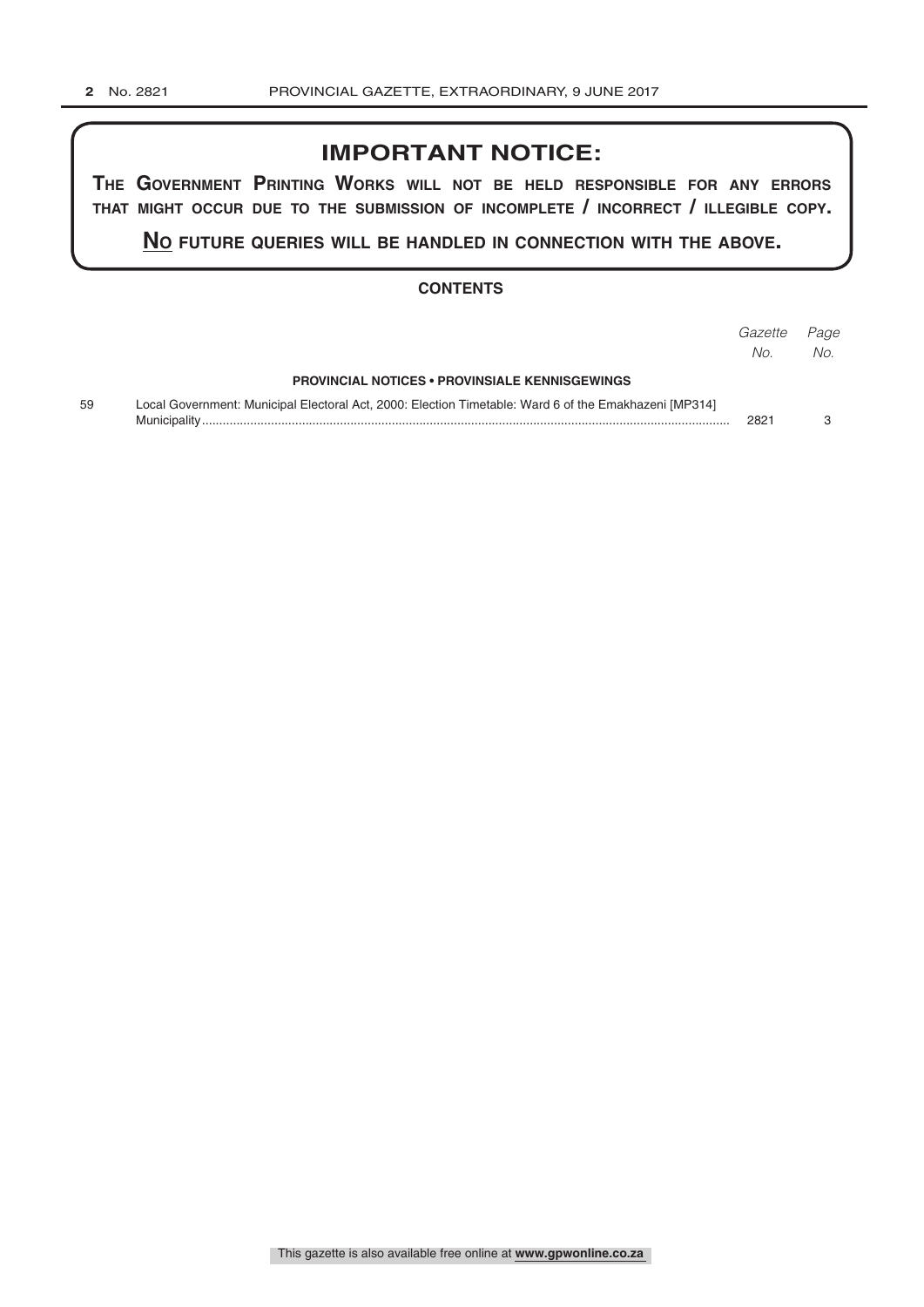### Provincial Notices • Provinsiale Kennisgewings

#### **PROVINCIAL NOTICE 59 OF 2017**

#### **ELECTORAL COMMISSION**

#### **ELECTION TIMETABLE**

The Electoral Commission hereby gives notice that it has in terms of section 11 of the Local Government: Municipal Electoral Act, 2000, compiled the election timetable set out below to apply to the municipal by-elections to be held on 28 June 2017 in respect of Ward 6 of the Emakhazeni [MP314] Municipality as proclaimed by Provincial Notice number 44 of 2017 as published in the Provincial Gazette No 2812 of the Mpumalanga Province, dated 26 May 2017. A reference to "section" in this election timetable is a reference to that section in the Local Government: Municipal Electoral Act, 2000 (Act No. 27 of 2000).

#### **Cut-off time for act to be performed**

1 An act required in terms of this Act to be performed by not later than a date in the election timetable must be performed before 17:00 on that date, unless otherwise specified.

#### **Certification of the voters' roll**

2 By 1 June 2017 the chief electoral officer must certify the segments of the voters' roll for the voting districts to be used in the by-elections in terms of section 6(2)(a).

#### **Notice that lists of addresses of voting stations are available for inspection**

3 By 1 June 2017 the chief electoral officer must give notice that copies of a list of voting stations and their addresses will be available for inspection at the office of the Commission's local representative in terms of section 19(5).

#### **Notice of route of mobile voting stations**

4 If the Commission decides to use mobile voting stations in the byelections, the Commission must by 9 June 2017 give notice of the route, including the locations and estimated times of stopping of each mobile voting station in terms of section 22(1).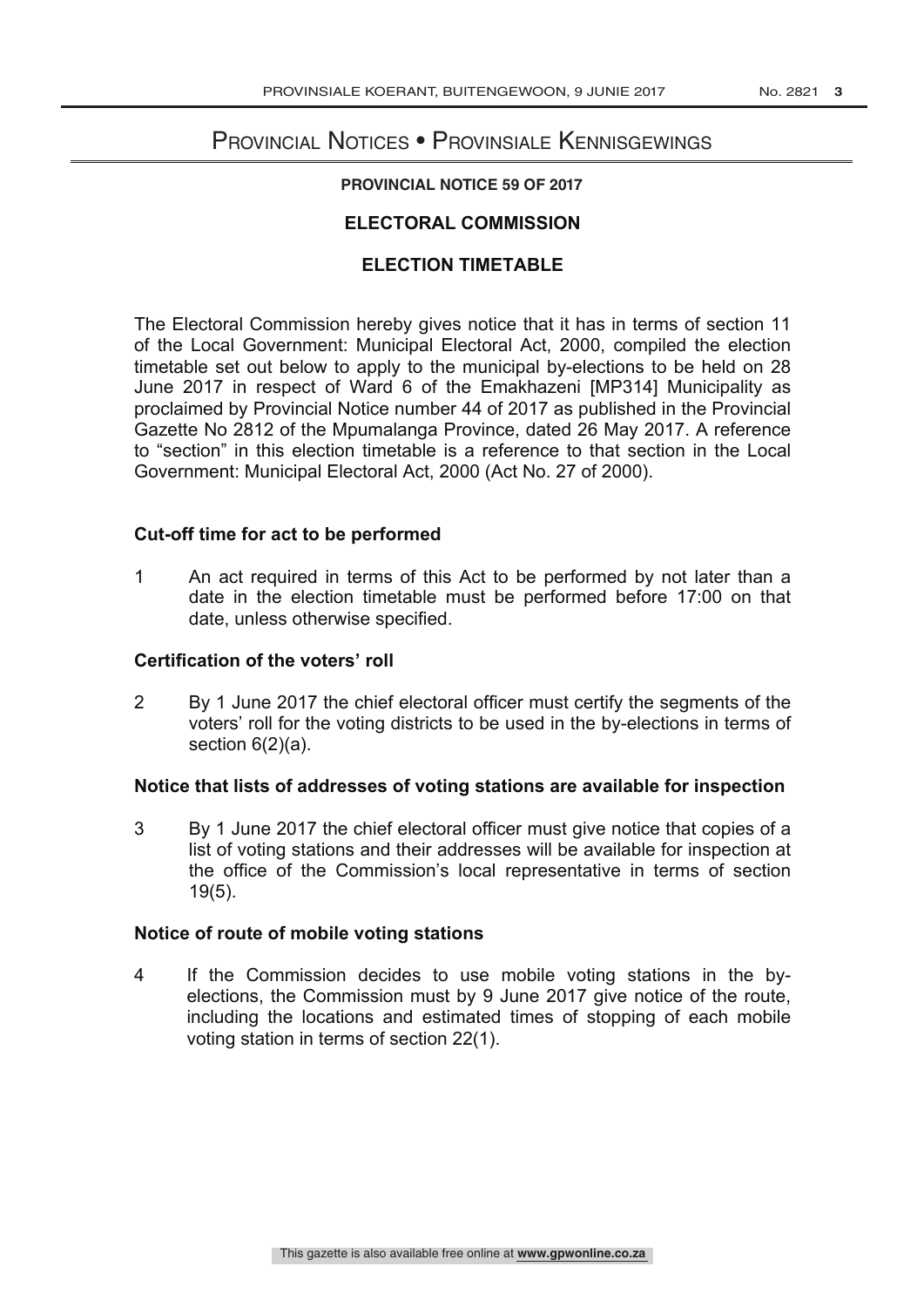#### **Cut–off date for nomination of ward candidates to contest an election**

5 By no later than 5 June 2017 at 17h00, the nomination of a person to contest the by-election in a municipality as a ward candidate must be submitted to the Commission's local representative on a prescribed form and in the prescribed manner in terms of section 17(1).

#### **Cut–off date for compilation and certification of ward candidate lists**

6 By 12 June 2017 the Commission must compile for each ward a list of ward candidates, certify those lists for that by-election, and keep copies of the lists available at the office of the Commission's local representative in terms of section 18 (1).

#### **Cut-off date for issuing certificates**

7 By 12 June 2017 the Commission must issue to each ward candidate contesting the by-election, a prescribed certificate in terms of section 18(1)(d).

#### **Application for special vote**

8 10(1) By no later than 15 June 2017 a voter may apply in terms of Regulation 28B (1) to cast special vote within the voting district where she or he is registered. [Applications for special votes will only be received from 12 June 2017]

(2) On 27 June 2017 voters who had successfully applied to cast their special votes at the voting station, may visit the voting station between 08h00 and 17h00 to cast their special votes.

(3) On 27 June 2017 voting officers must visit voters who had successfully applied to cast their special votes at their places of residence, to afford them the opportunity to cast their votes there.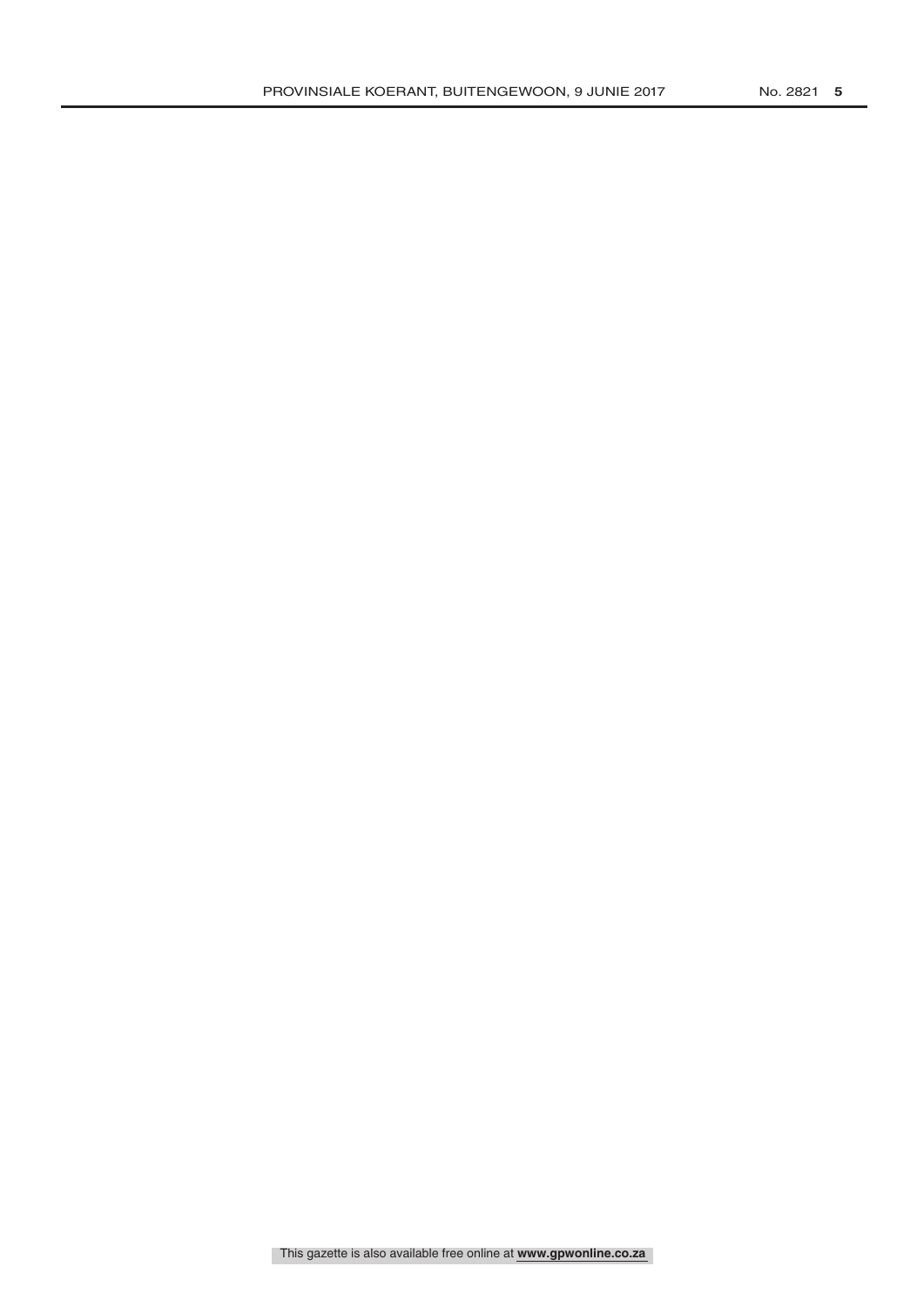This gazette is also available free online at **www.gpwonline.co.za**